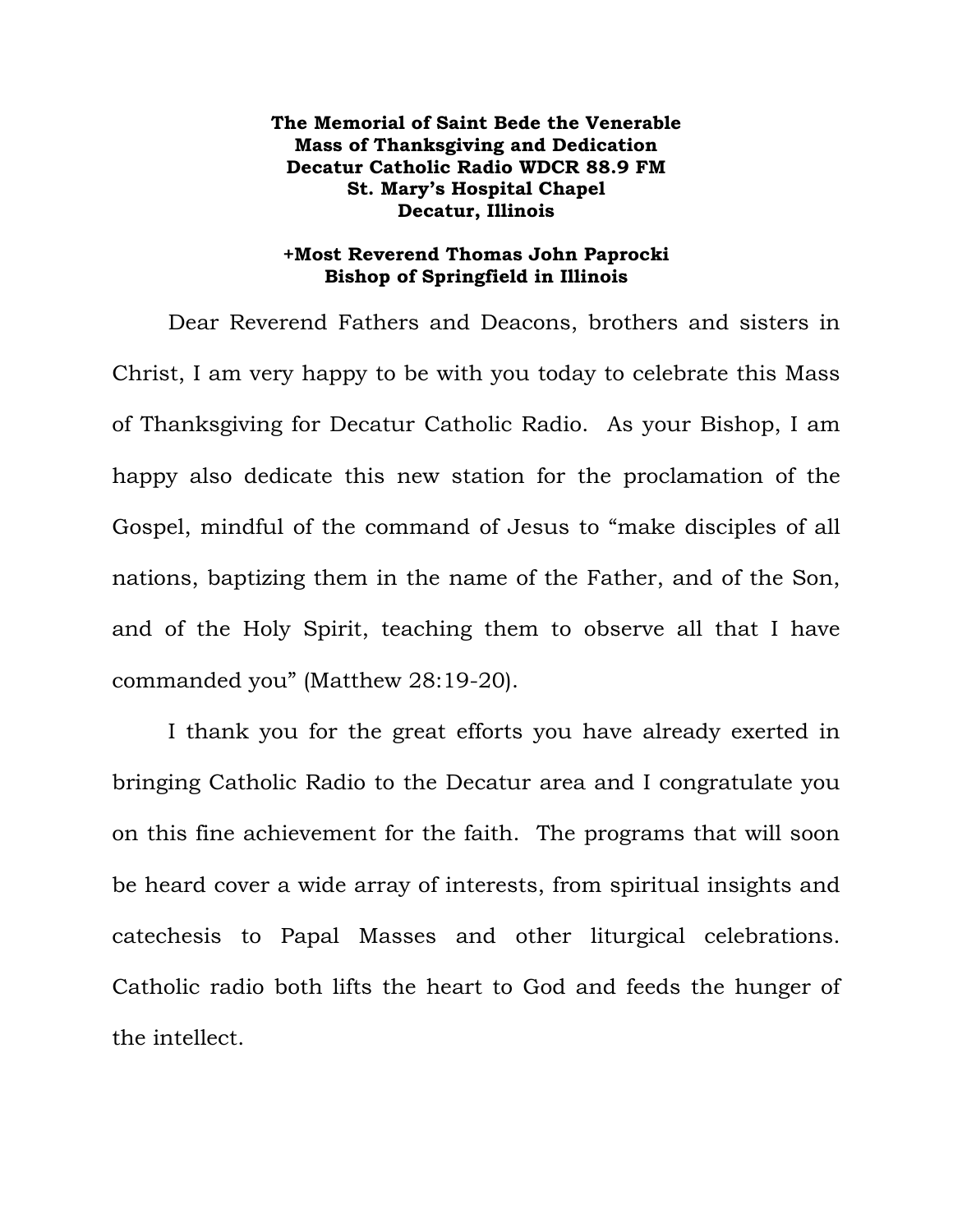Today's memorial of Saint Bede is a fitting day to launch WDCR. Though Saint Bede was taken from us to see the face of God 1,274 years ago, the example of his life is of great benefit to us as we seek to announce the Gospel of Jesus Christ on the airwaves of the Decatur area.

 Saint Bede spent all but seven years of his life in the monastery of St. Peter at Monkwearmouth in the Northumbrian region of England; he was 64 or 65 years of age at the time of his death. Of his life Saint Bede says, "I wholly applied myself to the study of the Scripture; and amidst the observance of the monastic *Rule* and the daily charge of singing in church, I always took delight in learning, or teaching, or writing."

 So deeply did he love the Scriptures and study them that he could rightly say, "With all my heart I seek you" (Psalm 119:10) and from within the monastery he could say, "I find joy in the way of your decrees more than in all riches" (Psalm 119:14). It is this same message that WDCR will now proclaim for all to hear inviting the faithful to grow in knowledge and love of the faith and inviting nonbelievers to an encounter with Jesus Christ.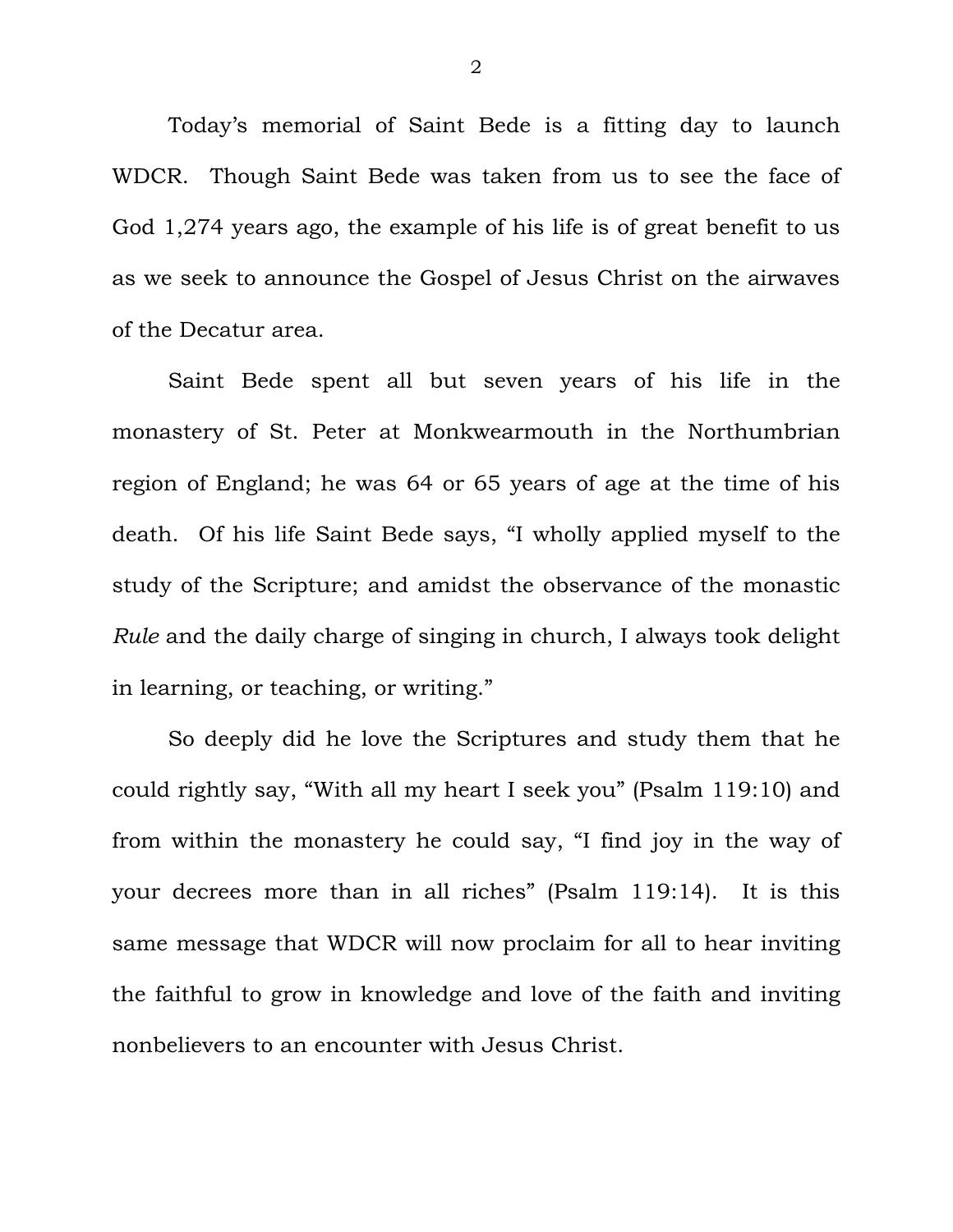It was his love of learning and the great depths into which he plunged himself into the mysteries of God found in the Scriptures that earned him the title, even within his own lifetime, of *Venerabilis*, the Venerable. And though he rarely left the monastery, his teachings and reflections on the faith spread far and wide during his lifetime, and afterwards they have spread even farther.

 The Venerable Bede spent his life in the service of the Gospel and sought always to help the faithful better understand the Word of God and to encounter in it, ever more deeply, the love of God. His theology is an "interweaving [of] the Bible, [the] liturgy, and history;" in short, his theology is eminently Catholic.<sup>1</sup> It was to this task – of expounding the faith of Jesus Christ entrusted to the Church - that he devoted himself with great zeal and joy; it is to this same task that WDCR will soon be devoted.

 Reflecting on the teachings of Saint Bede, the Holy Father Pope Benedict XVI notes that the example of Saint Bede is timely even for us today. Particularly noteworthy is the realization that Saint Bede "recalls two essential tasks: to examine the marvels of

<sup>1</sup> Pope Benedict XVI, General Audience Address, February 18, 2009.